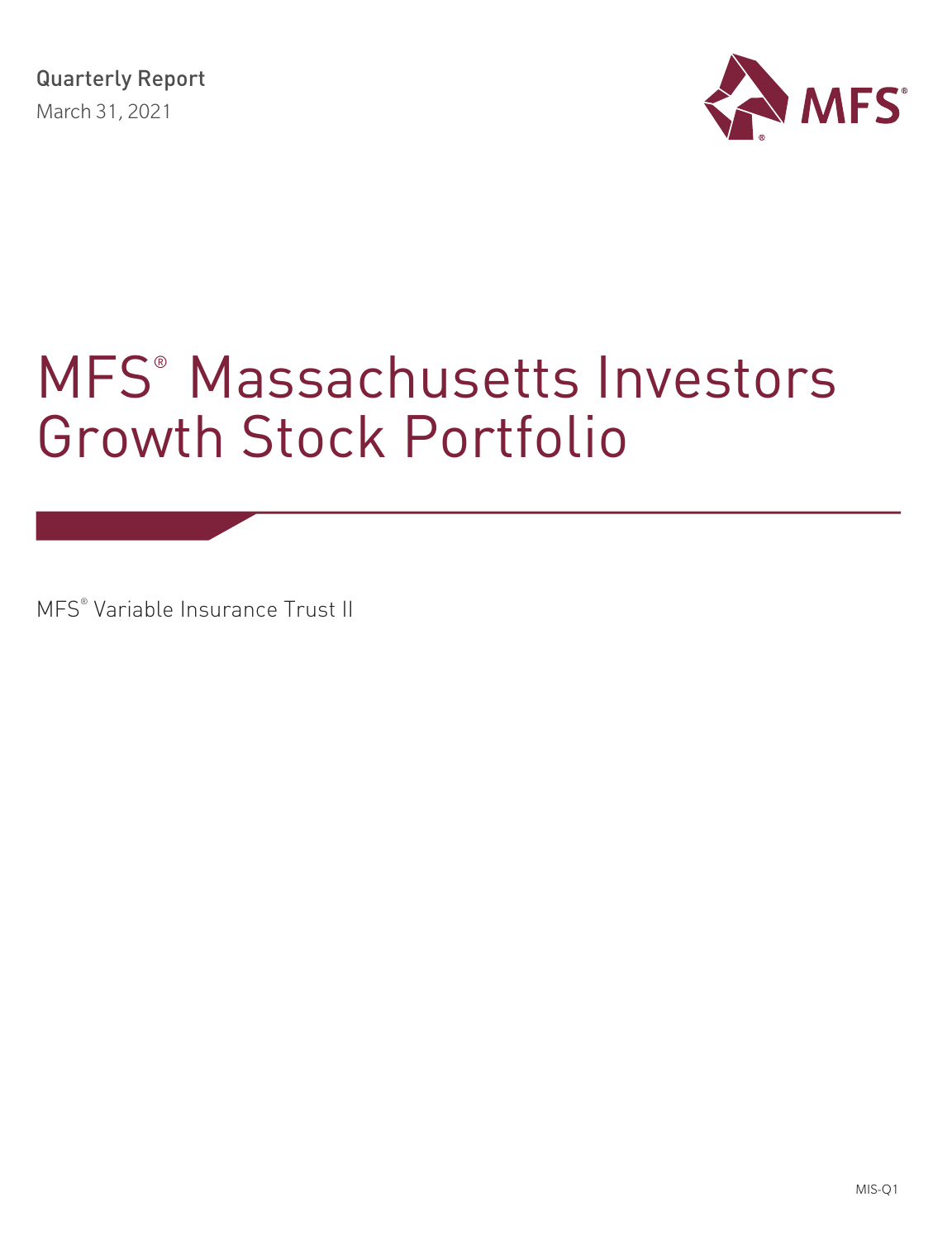## **PORTFOLIO OF INVESTMENTS**

3/31/21 (unaudited)

The Portfolio of Investments is a complete list of all securities owned by your fund. It is categorized by broad-based asset classes.

| <b>Issuer</b>                                              | <b>Shares/Par</b>  |    | Value (\$)               |
|------------------------------------------------------------|--------------------|----|--------------------------|
| Common Stocks - 99.8%                                      |                    |    |                          |
| Apparel Manufacturers - 4.2%                               |                    |    |                          |
| Adidas AG                                                  | 44,157             | \$ | 13,784,612               |
| LVMH Moet Hennessy Louis Vuitton SE                        | 21,976             |    | 14,640,650               |
| NIKE, Inc., "B"                                            | 126,995            |    | 16,876,366               |
|                                                            |                    | \$ | 45,301,628               |
| Brokerage & Asset Managers - 3.2%                          |                    |    |                          |
| Blackstone Group, Inc.                                     | 119,734            | \$ | 8,923,775                |
| Charles Schwab Corp.                                       | 393,173            |    | 25,627,016               |
|                                                            |                    | \$ | 34,550,791               |
| Business Services - 11.4%                                  |                    |    |                          |
| Accenture PLC, "A"                                         | 165,460            | \$ | 45,708,325               |
| Cognizant Technology Solutions Corp., "A"<br>Equifax, Inc. | 112,667<br>69,166  |    | 8,801,546<br>12,528,037  |
| Fidelity National Information Services, Inc.               | 118,336            |    | 16,639,225               |
| Fiserv, Inc. (a)                                           | 225,415            |    | 26,833,402               |
| Verisk Analytics, Inc., "A"                                | 62,459             |    | 11,035,881               |
|                                                            |                    | \$ | 121,546,416              |
| Cable TV - 1.7%                                            |                    |    |                          |
| Comcast Corp., "A"                                         | 332,544            | \$ | 17,993,956               |
| Computer Software - 10.2%                                  |                    |    |                          |
| Microsoft Corp.                                            | 465,263            | \$ | 109,695,057              |
| Computer Software - Systems - 4.5%                         |                    |    |                          |
| Apple, Inc.                                                | 390,053            | \$ | 47,644,974               |
|                                                            |                    |    |                          |
| Construction - 2.5%                                        |                    |    |                          |
| Otis Worldwide Corp.                                       | 173,798            | \$ | 11,896,473               |
| Sherwin-Williams Co.                                       | 19,727             |    | 14,558,723               |
|                                                            |                    | \$ | 26,455,196               |
| Consumer Products - 5.6%                                   |                    |    |                          |
| Church & Dwight Co., Inc.                                  | 182,461            | \$ | 15,937,968               |
| Colgate-Palmolive Co.                                      | 363,158            |    | 28,627,745               |
| Estee Lauder Cos., Inc., "A"                               | 52,669             |    | 15,318,779               |
|                                                            |                    | S  | 59,884,492               |
| Electrical Equipment - 5.0%                                |                    |    |                          |
| Amphenol Corp., "A"                                        | 349,894            | \$ | 23,082,507               |
| Fortive Corp.<br>TE Connectivity Ltd.                      | 197,025<br>126,368 |    | 13,917,846<br>16,315,373 |
|                                                            |                    | \$ | 53,315,726               |
| Electronics - 3.2%                                         |                    |    |                          |
| Analog Devices, Inc.                                       | 77,394             | \$ | 12,002,262               |
| Taiwan Semiconductor Manufacturing Co. Ltd., ADR           | 77,523             |    | 9,169,420                |
| Texas Instruments, Inc.                                    | 70,643             |    | 13,350,821               |
|                                                            |                    | \$ | 34,522,503               |
| Food & Beverages - 1.8%                                    |                    |    |                          |
| PepsiCo, Inc.                                              | 133,489            | \$ | 18,882,019               |
| General Merchandise - 1.9%                                 |                    |    |                          |
| Dollarama, Inc.                                            | 449,806            | \$ | 19,872,069               |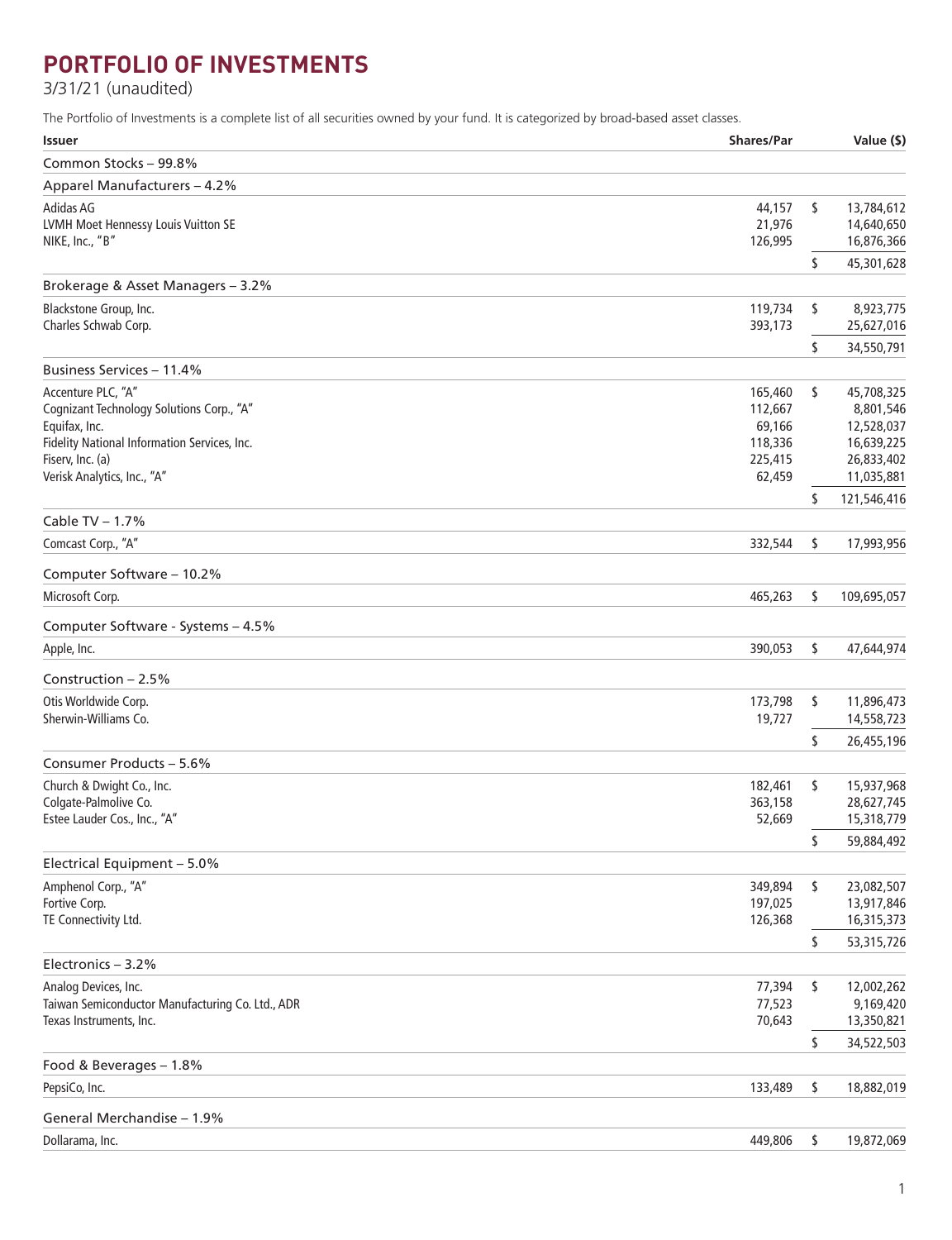*Portfolio of Investments (unaudited) – continued*

| <b>Issuer</b>                                 | <b>Shares/Par</b> | Value (\$)               |
|-----------------------------------------------|-------------------|--------------------------|
| Common Stocks - continued                     |                   |                          |
| Health Maintenance Organizations - 1.2%       |                   |                          |
| Cigna Corp.                                   | 54,518            | \$<br>13,179,181         |
| Insurance $-4.1%$                             |                   |                          |
| Aon PLC                                       | 125,231           | \$<br>28,816,906         |
| Marsh & McLennan Cos., Inc.                   | 125,574           | 15,294,913               |
|                                               |                   | \$<br>44,111,819         |
| Internet $-10.7%$                             |                   |                          |
| Alibaba Group Holding Ltd. (a)                | 696,472           | \$<br>19,709,528         |
| Alphabet, Inc., "A" (a)                       | 40,196            | 82,905,054               |
| Tencent Holdings Ltd.                         | 146,000           | 11,510,198               |
| Leisure & Toys - 2.1%                         |                   | \$<br>114,124,780        |
| Electronic Arts, Inc.                         | 169,621           | \$<br>22,961,595         |
|                                               |                   |                          |
| Medical & Health Technology & Services - 2.0% |                   |                          |
| PRA Health Sciences, Inc. (a)                 | 140,914           | \$<br>21,606,344         |
| Medical Equipment - 13.0%                     |                   |                          |
| <b>Abbott Laboratories</b>                    | 96,170            | \$<br>11,525,013         |
| Agilent Technologies, Inc.                    | 95,357            | 12,123,689               |
| Becton, Dickinson and Co.                     | 80,398            | 19,548,774               |
| Boston Scientific Corp. (a)                   | 659,894           | 25,504,903               |
| Danaher Corp.<br><b>Medtronic PLC</b>         | 65,659            | 14,778,528               |
| <b>STERIS PLC</b>                             | 89,887<br>61,580  | 10,618,351<br>11,729,758 |
| Stryker Corp.                                 | 83,746            | 20,398,851               |
| Thermo Fisher Scientific, Inc.                | 28,261            | 12,897,755               |
|                                               |                   | \$<br>139,125,622        |
| Other Banks & Diversified Financials - 4.2%   |                   |                          |
| Mastercard, Inc., "A"                         | 6,488             | \$<br>2,310,052          |
| Moody's Corp.                                 | 35,417            | 10,575,870               |
| Visa, Inc., "A"                               | 149,461           | 31,645,378               |
|                                               |                   | \$<br>44,531,300         |
| Pharmaceuticals - 0.3%                        |                   |                          |
| Roche Holding AG                              | 11,538            | \$<br>3,728,807          |
| Railroad & Shipping - 1.4%                    |                   |                          |
| Union Pacific Corp.                           | 69,476            | \$<br>15,313,205         |
| Restaurants - 1.4%                            |                   |                          |
| Starbucks Corp.                               | 138,123           | \$<br>15,092,700         |
| Specialty Stores - 2.2%                       |                   |                          |
| Ross Stores, Inc.                             | 102,064           | \$<br>12,238,494         |
| TJX Cos., Inc.                                | 175,069           | 11,580,815               |
|                                               |                   | \$<br>23,819,309         |
| Telecommunications - Wireless - 2.0%          |                   |                          |
| American Tower Corp., REIT                    | 88,322            | \$<br>21,114,257         |
| <b>Total Common Stocks</b>                    |                   | \$1,068,373,746          |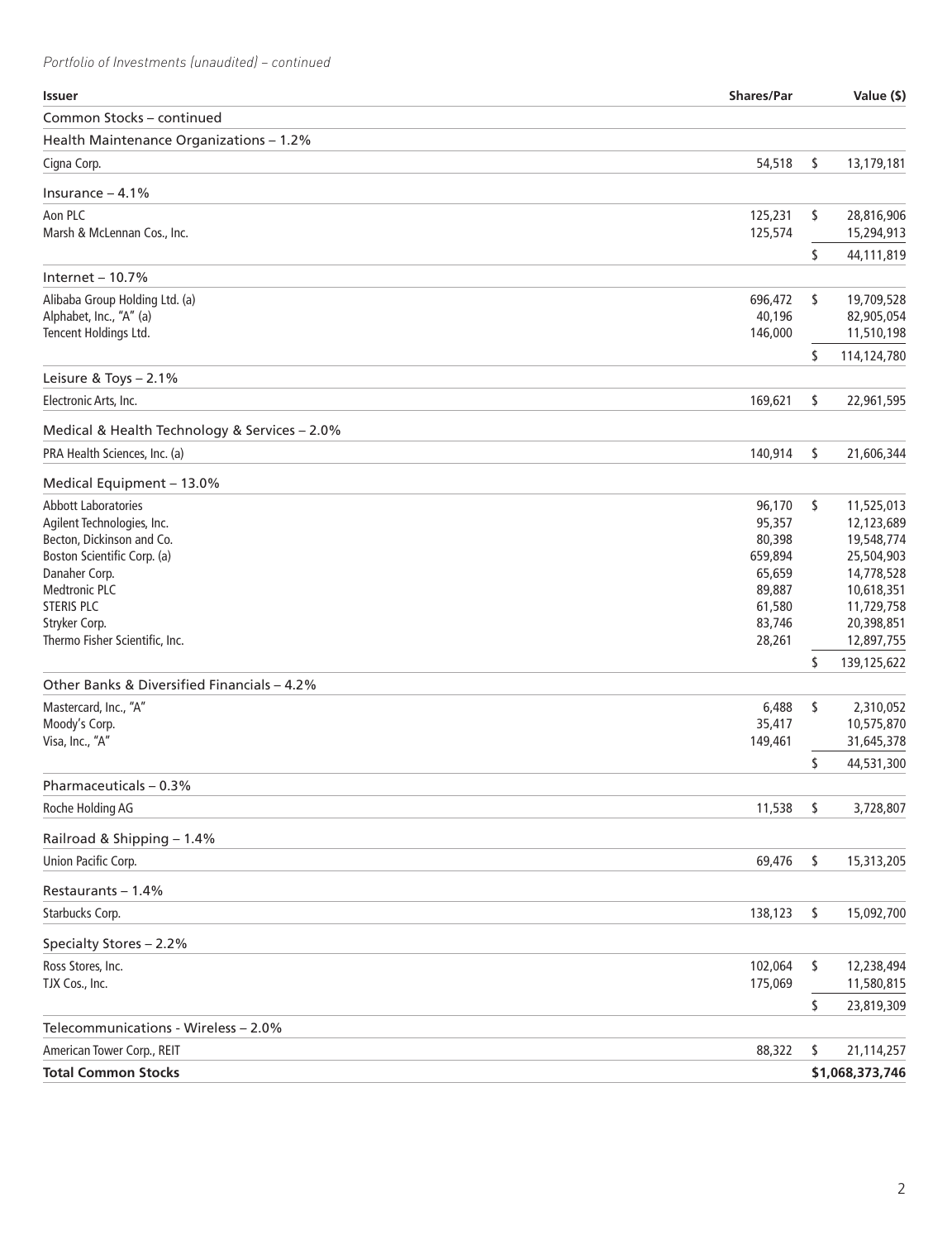## **Issuer Shares/Par Value (\$)** Investment Companies (h) – 0.3% Money Market Funds – 0.3% MFS Institutional Money Market Portfolio, 0.05% (v) 2,730,224 \$ 2,730,224 Other Assets, Less Liabilities – (0.1)% (980,359) **Net Assets – 100.0% \$1,070,123,611**

(a) Non-income producing security.

(h) An affiliated issuer, which may be considered one in which the fund owns 5% or more of the outstanding voting securities, or a company which is under common control. At period end, the aggregate values of the fund's investments in affiliated issuers and in unaffiliated issuers were \$2,730,224 and \$1,068,373,746, respectively.

(v) Affiliated issuer that is available only to investment companies managed by MFS. The rate quoted for the MFS Institutional Money Market Portfolio is the annualized seven-day yield of the fund at period end.

The following abbreviations are used in this report and are defined:

ADR American Depositary Receipt

REIT Real Estate Investment Trust

See attached supplemental information. For more information see notes to financial statements as disclosed in the most recent semiannual or annual report.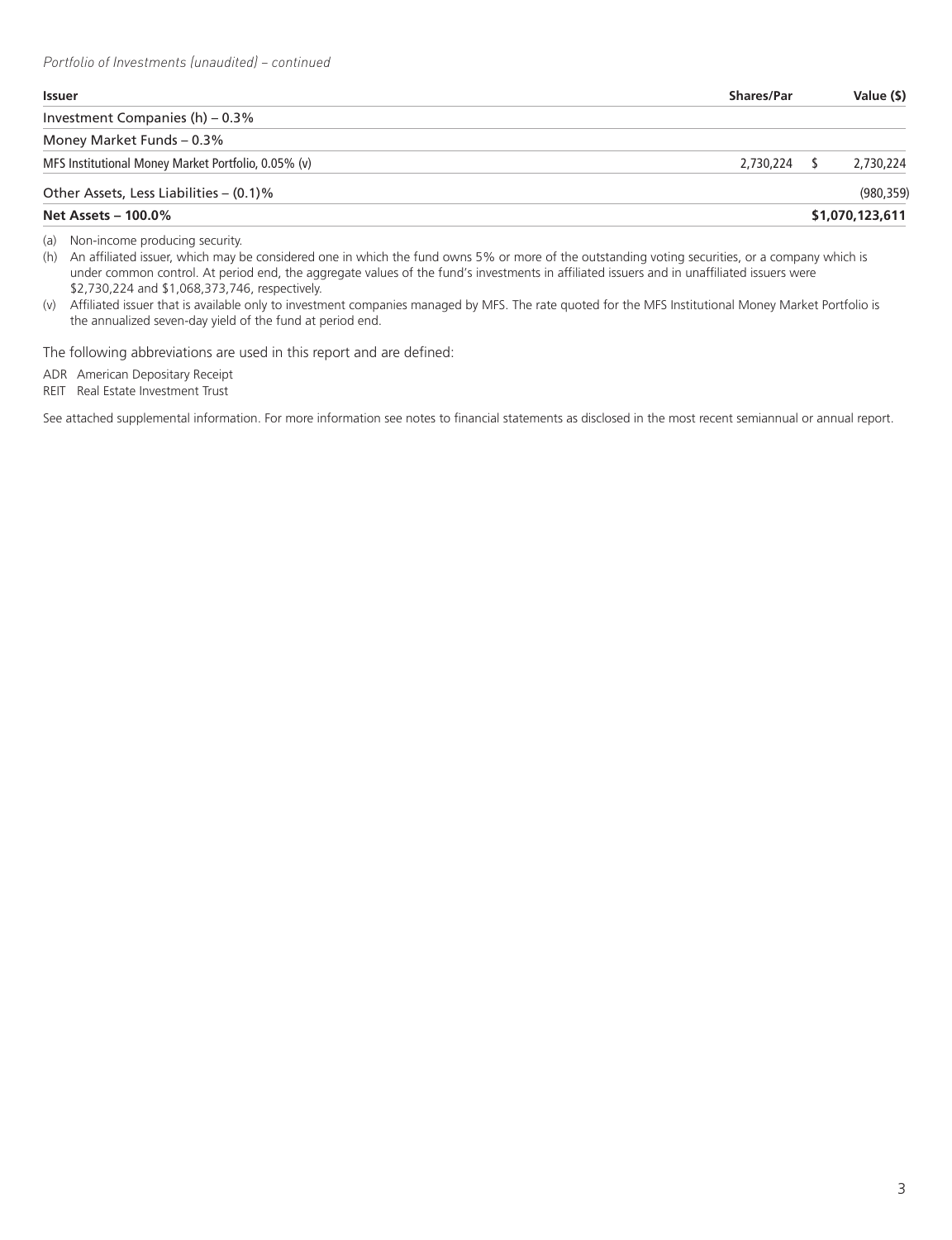## **Supplemental Information**

3/31/21 (unaudited)

The fund is an investment company and accordingly follows the investment company accounting and reporting guidance of the Financial Accounting Standards Board (FASB) Accounting Standards Codification Topic 946 Financial Services - Investment Companies.

### **(1) Investment Valuations**

Equity securities, including restricted equity securities, are generally valued at the last sale or official closing price on their primary market or exchange as provided by a third-party pricing service. Equity securities, for which there were no sales reported that day, are generally valued at the last quoted daily bid quotation on their primary market or exchange as provided by a third-party pricing service. Short-term instruments with a maturity at issuance of 60 days or less may be valued at amortized cost, which approximates market value. Open-end investment companies are generally valued at net asset value per share. Securities and other assets generally valued on the basis of information from a third-party pricing service may also be valued at a broker/dealer bid quotation. In determining values, third-party pricing services can utilize both transaction data and market information such as yield, quality, coupon rate, maturity, type of issue, trading characteristics, and other market data. The values of foreign securities and other assets and liabilities expressed in foreign currencies are converted to U.S. dollars using the mean of bid and asked prices for rates provided by a third-party pricing service.

The Board of Trustees has delegated primary responsibility for determining or causing to be determined the value of the fund's investments (including any fair valuation) to the adviser pursuant to valuation policies and procedures approved by the Board. If the adviser determines that reliable market quotations are not readily available, investments are valued at fair value as determined in good faith by the adviser in accordance with such procedures under the oversight of the Board of Trustees. Under the fund's valuation policies and procedures, market quotations are not considered to be readily available for most types of debt instruments and floating rate loans and many types of derivatives. These investments are generally valued at fair value based on information from third-party pricing services. In addition, investments may be valued at fair value if the adviser determines that an investment's value has been materially affected by events occurring after the close of the exchange or market on which the investment is principally traded (such as foreign exchange or market) and prior to the determination of the fund's net asset value, or after the halt of trading of a specific security where trading does not resume prior to the close of the exchange or market on which the security is principally traded. Events that occur after foreign markets close (such as developments in foreign markets and significant movements in the U.S. markets) and prior to the determination of the fund's net asset value may be deemed to have a material effect on the value of securities traded in foreign markets. Accordingly, the fund's foreign equity securities may often be valued at fair value. The adviser generally relies on third-party pricing services or other information (such as the correlation with price movements of similar securities in the same or other markets; the type, cost and investment characteristics of the security; the business and financial condition of the issuer; and trading and other market data) to assist in determining whether to fair value and at what value to fair value an investment. The value of an investment for purposes of calculating the fund's net asset value can differ depending on the source and method used to determine value. When fair valuation is used, the value of an investment used to determine the fund's net asset value may differ from quoted or published prices for the same investment. There can be no assurance that the fund could obtain the fair value assigned to an investment if it were to sell the investment at the same time at which the fund determines its net asset value per share.

Various inputs are used in determining the value of the fund's assets or liabilities. These inputs are categorized into three broad levels. In certain cases, the inputs used to measure fair value may fall into different levels of the fair value hierarchy. In such cases, an investment's level within the fair value hierarchy is based on the lowest level of input that is significant to the fair value measurement. The fund's assessment of the significance of a particular input to the fair value measurement in its entirety requires judgment, and considers factors specific to the investment. Level 1 includes unadjusted quoted prices in active markets for identical assets or liabilities. Level 2 includes other significant observable market-based inputs (including quoted prices for similar securities, interest rates, prepayment speed, and credit risk). Level 3 includes unobservable inputs, which may include the adviser's own assumptions in determining the fair value of investments. The following is a summary of the levels used as of March 31, 2021 in valuing the fund's assets or liabilities:

| <b>Financial Instruments</b> | Level 1         | Level <sub>2</sub> | Level 3 | <b>Total</b>    |
|------------------------------|-----------------|--------------------|---------|-----------------|
| <b>Equity Securities:</b>    |                 |                    |         |                 |
| <b>United States</b>         | \$975,958,462   |                    | s—      | \$975,958,462   |
| China                        | 19,709,528      | 11,510,198         |         | 31,219,726      |
| Canada                       | 19,872,069      |                    |         | 19,872,069      |
| France                       | 14,640,650      |                    |         | 14,640,650      |
| Germany                      | 13,784,612      |                    |         | 13,784,612      |
| Taiwan                       | 9,169,420       |                    |         | 9,169,420       |
| Switzerland                  | 3,728,807       |                    |         | 3,728,807       |
| <b>Mutual Funds</b>          | 2,730,224       |                    |         | 2,730,224       |
| Total                        | \$1,059,593,772 | \$11,510,198       |         | \$1,071,103,970 |

For further information regarding security characteristics, see the Portfolio of Investments.